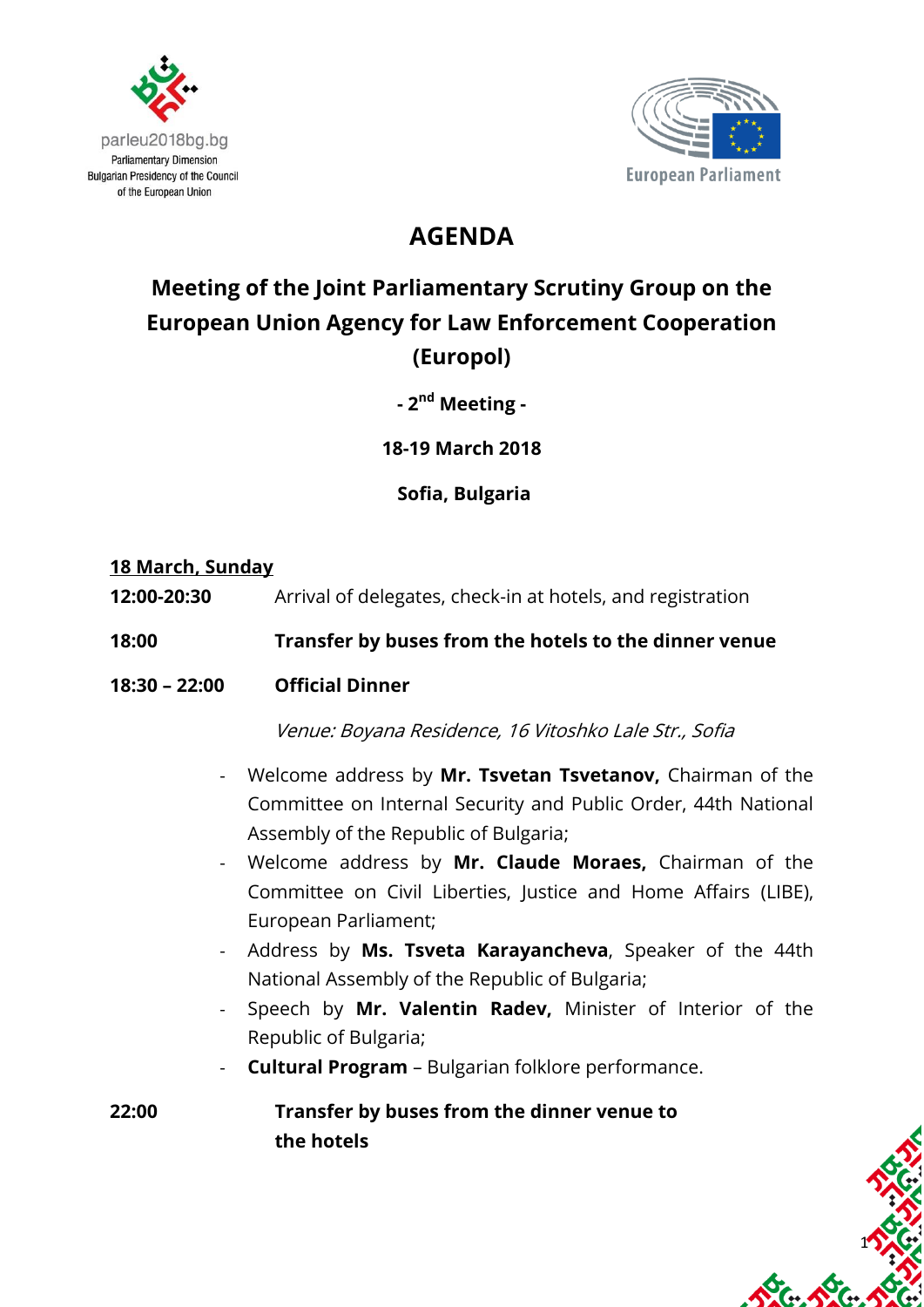



2

#### **19 March, Monday**

# **08:00 Transfer by buses from the hotels to the conference center** Conference Hall 3, National Palace of Culture Conference Center, 1 Bulgaria Blvd., Sofia, Bulgaria **08:30 – 08:40 Opening and introductory remarks by the Co-Chairs** - **Mr. Tsvetan Tsvetanov,** Chairman of the Committee on Internal Security and Public Order, 44th National Assembly of the Republic of Bulgaria; Mr. Claude Moraes, Chairman of the Committee on Civil Liberties, Justice and Home Affairs (LIBE), European Parliament. **8:40 – 10:00 Exchange of views and adoption of the Rules of Procedure for the JPSG 10:00 – 11:15 Past and future Europol cooperation with the Western Balkan countries**

- Presentation by **Mr. Oldrich Martinu**, Deputy Executive Director of Europol, Governance Directorate;
- Presentation by **Mr. Vladimir Rebic,** General Police Director, Ministry of Interior of the Republic of Serbia;
- Exchange of views.
- **11:15 – 12:00 Exchange of views on the Europol Draft Multiannual Programming 2019 – 2021 with Mr. Rob Wainwright, Executive Director of Europol**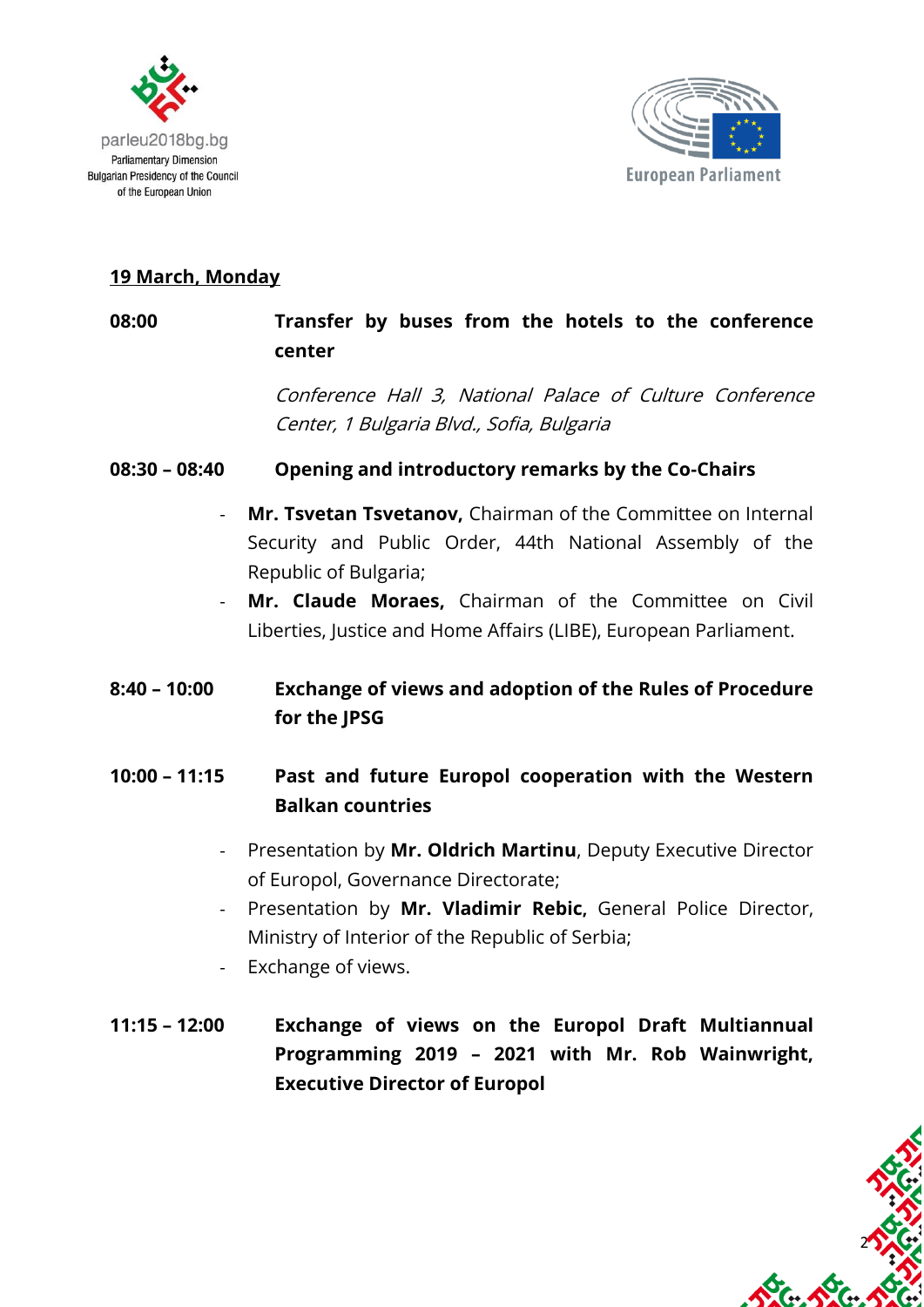



3

**12:00 – 12:30 Exchange of views with Mr. Priit Pärkna, Chairperson of the Europol Management Board** - Update on the work of the Europol Management Board, with special focus on the Europol External Strategy 2017-2020

### **12:30 - 13:15 EDPS supervision of Europol: 2017 activities and ongoing work**

- Speech by **Mr. Giovanni Buttarelli**, European Data Protection Supervisor (video message);
- Exchange of views with **Mr. Wojciech Wiewiórowski**, European Data Protection Assistant Supervisor.
- **13:15 – 14:15 Lunch**
- **14:15 Family Photo**
- **14:30 – 16:00 Countering illegal content online and optimizing cybersecurity: Europol's Cybercrime Centre and the EU Internet Referral Unit**
	- Presentation by **Ms. Mariya Gabriel,** Commissioner for Digital Economy and Society;
	- Presentation by **Sir Julian King,** Commissioner for the Security Union;
	- Presentation by **Mr. Rob Wainwright,** Executive Director of Europol;
	- Exchange of views.